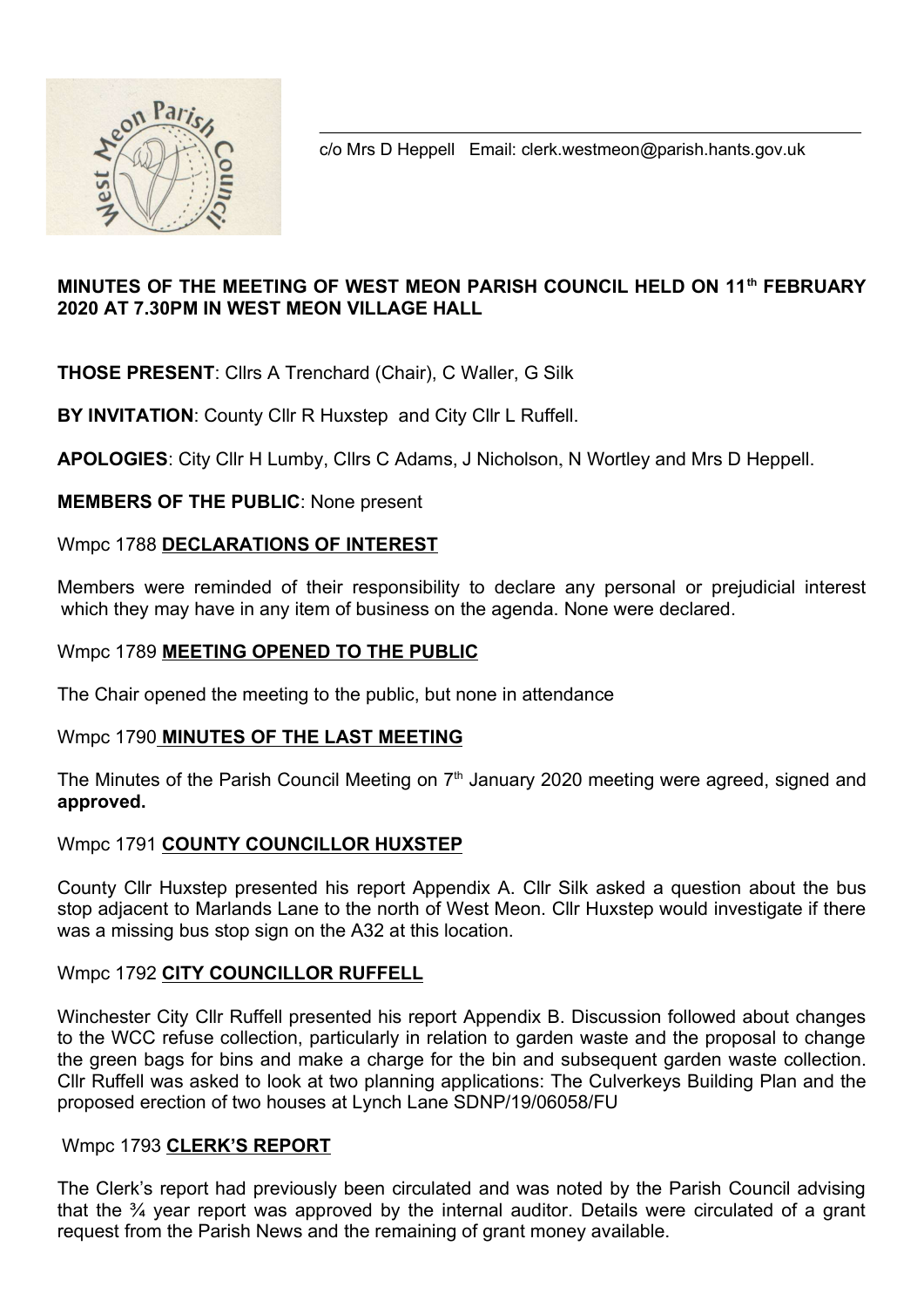## TO RECEIVE WORKING GROUPS

#### Wmpc 1794 PLANNING

a) SDNP/19/05867/FUL Hayden Barn Cottage Hayden Lane Warnford SO32 3LF. It was agreed that OBJECTIONS be raised on the grounds that the site was an inappropriate development in the SDNP being highly visible from the MVT bridleway and in respect of the run off from the site.

b) SDNP/19/06154/HOUS The Cedars Doctors Lane West Meon GU32 1LR Proposal was Erection of a free standing greenhouse. SUPPORTED

c) SDNP/19/06058/FU Brooklyn Lynch Lane West Meon GU32 1LT Demolition and erection of two replacement dwellings was **OBJECTED** to on the previous grounds submitted for this site when three dwellings were proposed

#### Wmpc 1795 FINANCE AND ADMINISTRATION

Cllrs APPROVED the grant request for £400 from WMPCC for the Parish News production.

#### Schedule of Payments

| Ch 300579 Luke Prowse Bench fitting | £260.00 |
|-------------------------------------|---------|
| Ch 300580 WCC Dog Bins              | £130.00 |
| Ch 300581 P Reynolds Internal audit | £145.00 |
| Ch 300582 WM Village Hall           | £56.00  |
| Ch 300583 D Heppell salary          |         |
| Ch 300584 Expenses Clerk            | £53.60  |

Wmpc 1796 HIGHWAYS AND TRANSPORT - No report

#### Wmpc 1797 COMMUNITY, RECREATION AND TRANSPORTATION

a) It was agreed that work to trees on recreation ground to be pursued by Cllr Silk

b) West Fest 2020 is cancelled

c) The developers of Culverkeys, Church Lane, West Meon submitted a building plan including traffic plan for discussion and response. After discussion a response was to be drafted by Cllr Waller and circulated to the Clerk and all Cllrs before the Chairman sent a response to the developers. Cllr Waller would also ensure that West Meon School had notification of the building plan.

Wmpc 1798 ITEMS TO BE CONSIDERED AT THE NEXT MEETING

Co option/election of Parish Councillors to WMPC, Annual Parish Meeting date and agenda

#### Wmpc 1799 DATES OF NEXT MEETINGS

Tuesday 3rd March, 7th April, 5th May, 2nd June, 7th July all in the Village Hall.

Cllr C. Waller for the Clerk

The meeting closed at 2030 hrs

Chair ……………………….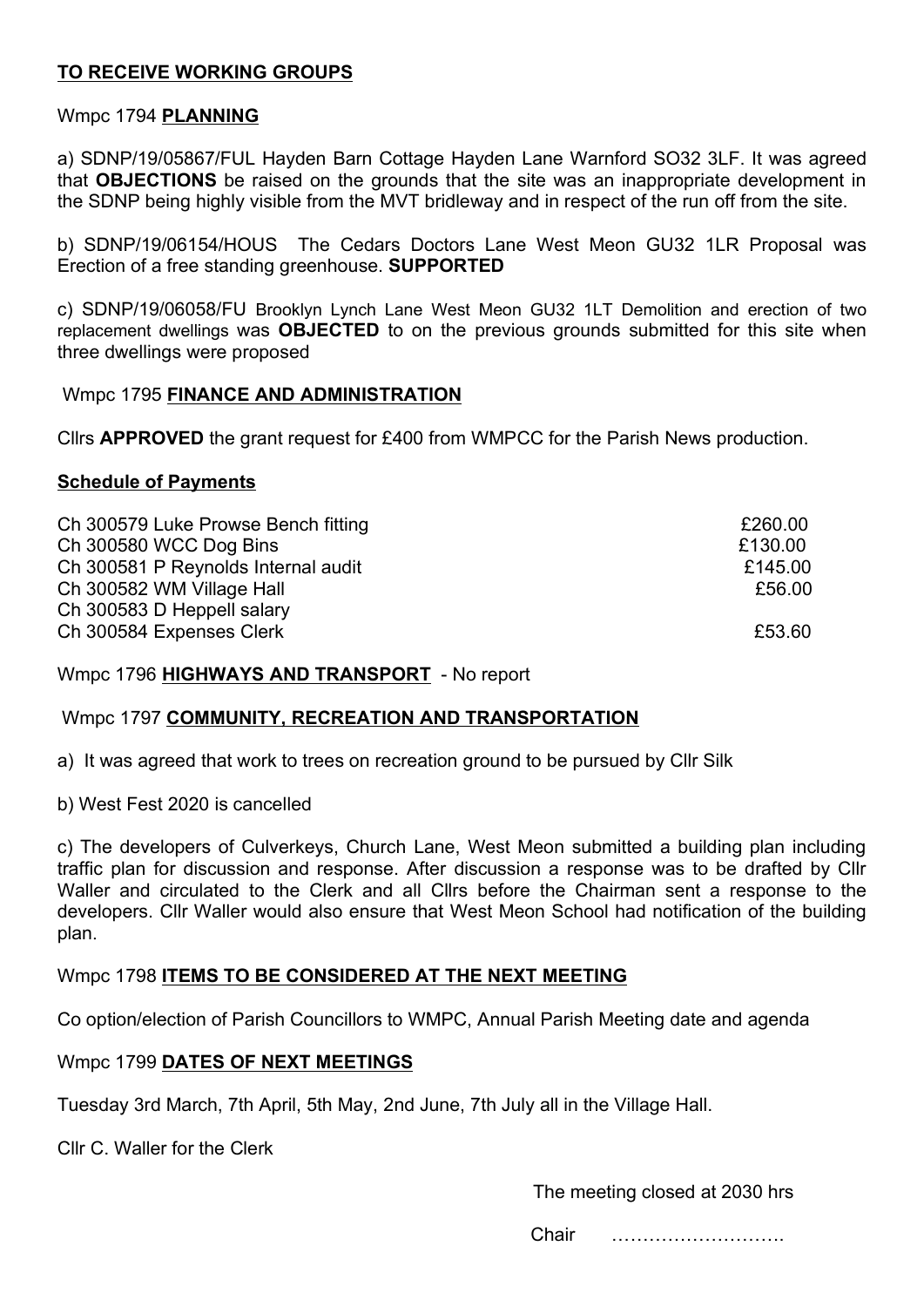# Appendix A

#### Hampshire County Council Divisional Report for West Meon Parish Council

County Commitment to Net-Zero Carbon

The County Council is committed to establishing a clear action plan to embed carbon reduction measures across the Authority and make Hampshire more resilient to the impact of a changing climate. This strategy sets out targets on both mitigation and resilience, for both the County Council's own operations and the wider Hampshire area. The action plan covers all direct and indirect carbon emissions from the County Council's own activities – such as fuel, energy and waste. These activities account for around one per cent of all carbon emissions for the county of Hampshire. Therefore, the plan sets a target for Hampshire as a whole, which aligns with the national Government target for 2050. The Cabinet has agreed all recommendations in the report, including revoking the policy prohibiting consideration of wind turbines on County Council land, and establishing a programme of tree and wildflower planting on highways land and verges.

All the County Council's services need to contribute to reducing emissions and building resilience – replacing transport fleets with electric vehicles, reducing carbon from street lighting, and maximising the use of recycled materials in highways maintenance, to name just a few areas. The County Council's activities account for just a small proportion of the overall carbon emissions in Hampshire – the majority of which come from transport and domestic energy. As the highway authority, the County Council has a key role to play around transport, and it is clear that we all need to make changes to tackle energy consumption – building on the many instances of successful community energy projects, for example, which demonstrate what can be achieved by direct community action. Over the past decade, over £30 million has been made in carbon savings from the County Council's estate and operations - reducing the County Council's carbon consumption by 43%.

Plenty of time to register your vehicle for ongoing free access to Hampshire's Household Waste Recycling **Centres** 

Over 150,000 Hampshire residents' vehicles have already been registered online over the last two weeks, ahead of the launch of a new permit system later this year by Hampshire County Council – giving Hampshire residents continued, automatic free access to Hampshire Household Waste Recycling Centres (HWRCs)

The new system will be controlled by Automatic Number Plate Recognition (ANPR) and will ensure continued free access for Hampshire residents to any of Hampshire's 24 HWRCs to dispose of household waste, while access for non-Hampshire residents (excluding Dorset Council residents) will be for a fee of £5 per visit. There is still plenty of time to register, and once Hampshire residents have done this, they will see no change when they next visit a Hampshire HWRC. This system is being brought in because of the need to find a way that provides effective and environmentally practicable options for residents who live close to Hampshire's borders, to continue to access the HWRCs, but in a way that is fairer to Hampshire residents who actually pay for the cost of the service through their council tax. An update on Hampshire County Council's work around access to Household Waste Recycling Centres (HWRCs) across county borders will be considered on 14th January. This report: http://democracy.hants.gov.uk/documents/s43062/Report.pdf includes a recommendation for a start date of 1st April for the new system to become operational. Neighbouring authorities began to put in place plans to ban people not living in their administrative areas from using their HWRCs. HCC advocated a position of maintaining access for all residents to their nearest HWRC, regardless of where they lived. It was not possible to come to an agreement in a way that recognised the costs borne by the council dealing with the waste and some have already implemented a ban on Hampshire residents using HWRCs in their areas. This is not HCC's intention in Hampshire – instead, a charge of £5 per visit for non-Hampshire residents will be introduced from the spring to offset the £500,000 annual cost of dealing with waste from non-Hampshire residents visiting our sites. This will contribute to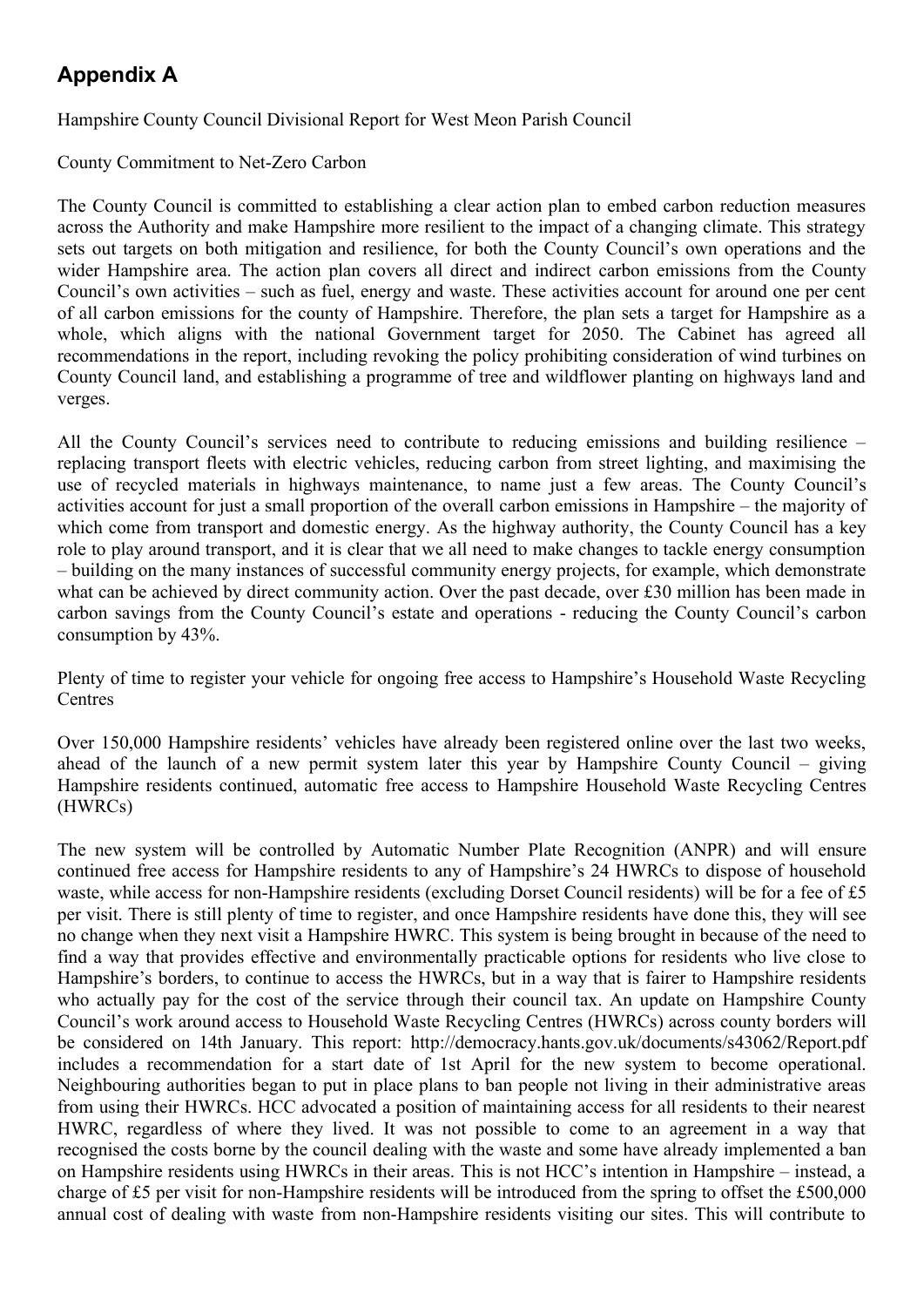the drive to manage costs across all services to help bridge the shortfall in the budget due to reductions in funding from Government, rising costs and inflation, and growing demand for council services. Hampshire residents, including those who live in Southampton and Portsmouth, are able to register for free access to any Hampshire HWRC here. There is no registration required for access to the Paulsgrove HWRC in

Portsmouth. Hampshire residents who already hold a van or trailer permit do not need to re-register that particular vehicle. For residents without internet access, please call 0300 555 1389 to register.

Hampshire Library Service Consultation

A consultation on changes to Hampshire's Library Service opened on 9th January and closes on 18th March. Views can be shared online at hants.gov.uk/library-consultation or by post having requested a paper copy from insight@hants.gov.uk or calling 0300 555 1387 and then mailing to: Freepost HAMPSHIRE. Your nearest Tier 1 library is Fareham and that is not one of the ten identified for potential closure.

Looking for 60 men!

Hampshire County Council is inviting up to 60 individuals who are interested in leading local men's groups across the county to come forward to help with an initiative which aims to connect men in order to support better physical and mental health. Hampshire charity Community First has been appointed by Hampshire County Council to manage a dedicated men's leadership project to help men set up or run groups in their local community.

Councillor Judith Grajewski, Hampshire County Council's Executive Member for Public Health, said: "Whether you are a member of an existing men's club or are interested in setting up a new one, this project is designed to give you the confidence and skills to bring together men of all ages to share interests, activities and friendship. Community First is well placed to support local men to undertake this valuable work in their community." The initiative is part of the Hampshire County Council funded Men's Activity Network in Hampshire which provides resources, funding and skills-sharing to support men to connect through community groups. Research shows that men's groups can have significant benefits to men's overall health and wellbeing, as they provide somewhere for men to meet and participate in a skill or activity together, pop in for a chat, and find out about local services, thereby addressing issues such as loneliness and depression.

Jennie Romicheva from Community First, added, "It's a great opportunity for members of the community to develop and lead new clubs across Hampshire which connect men with each other, and for us to be able to provide the support and skills needed to make that happen."

Anyone interested in finding out about the men's leadership project should get in touch via stepbystep@cfirst.org.uk

The project will run until December 2020, targeting areas where men's groups could be of particular benefit in each of Hampshire's 11 district areas.

Serving Hampshire's residents – County Council pledges ongoing international links

Following the UK's departure from the European Union on Friday, the County Council is emphasising that Hampshire remains open for business as it continues to foster international links for the benefit of the people of the county. Leader of Hampshire County Council, Councillor Keith Mans, said: "Hampshire is well placed to benefit from new trade agreements the Government is seeking to secure. We are also looking beyond Europe to cultivate stronger international connections and strengthen the region's trade links. The Ports of Southampton and Portsmouth are gateways to international markets, serving our European neighbours, and securing national investment in Hampshire's strategic transport infrastructure is even more critical now - not only for the local economy but also for import and export business affecting the whole of the country." Councillor Andrew Joy, Hampshire County Council's Executive Member for Communities,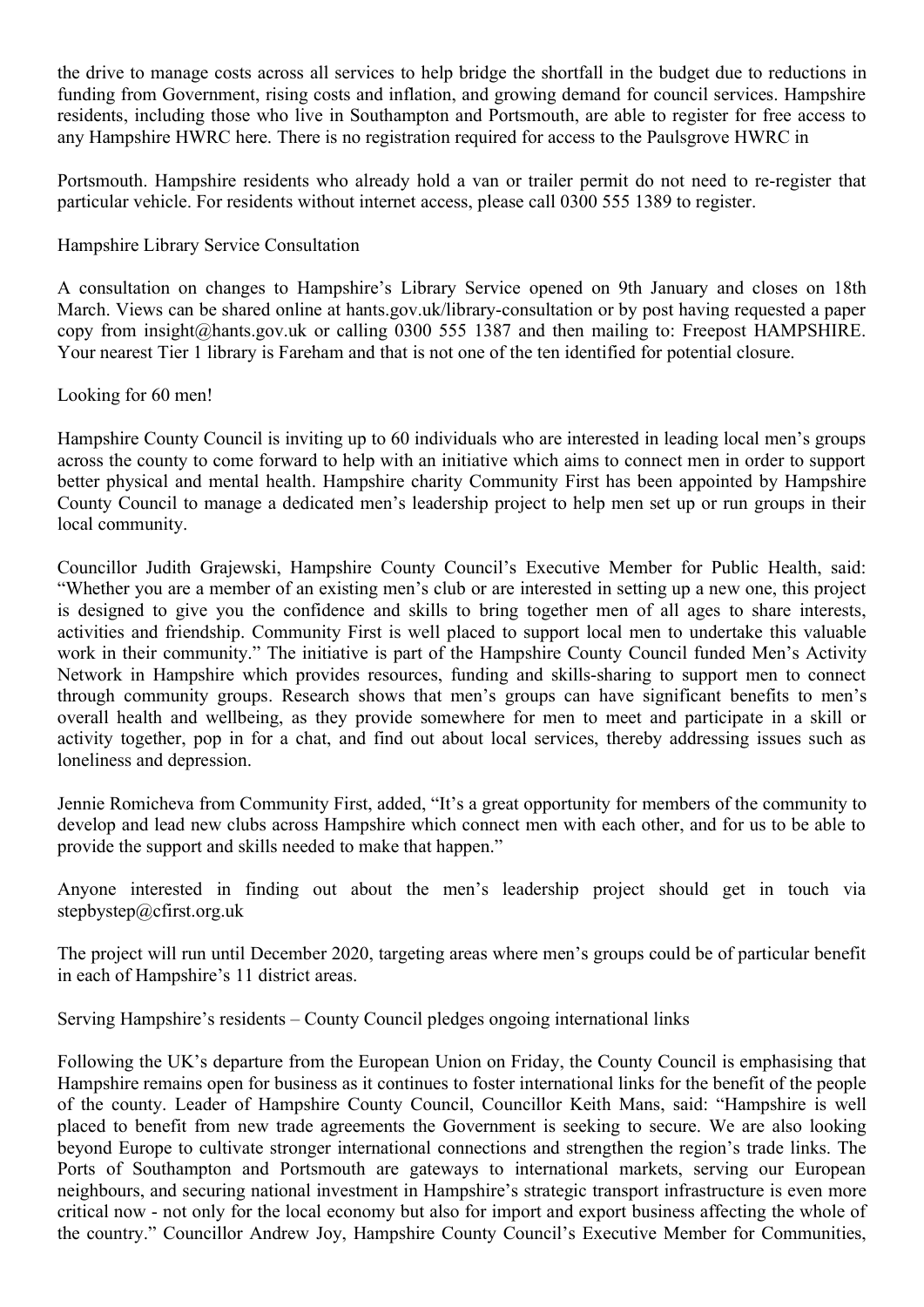Partnerships and External Affairs, said: "Hampshire County Council is keen to support the Government as it establishes a new partnership with Europe, to advance security and prosperity for both UK and EU citizens, and rightly acknowledges the enduring common bonds with Europe which will continue to shape our shared values and interests. We will continue to work with European networks to maximise future economic and cultural opportunities for Hampshire and the wider region.

"Hampshire is very much in business, not just at home but further afield and we are forging and developing economic, cultural and intellectual ties in Europe and beyond."

Cllr Roger Huxstep Member for Meon Valley Division 11th February 2020

## Appendix B

# West Meon Parish Council Winchester City Councillor Report February Report 2020

## Winchester air quality improving but council 'not complacent'

Air quality is improving in Winchester according to a new report by the city council.

Data shows that more areas of central Winchester are now meeting national standards for nitrogen dioxide (NO2), an environmental pollutant. Several of the main routes into and out of Winchester's city centre, such as Andover Road, Chesil Street, St Cross Road and Alresford Road, which have historically exceeded legal limits for NO2, are now showing compliance according to monitoring across 2019.

These locations are part of the city centre's 'Air Quality Management Area' meaning they are subject to an action plan to achieve reductions in air pollution levels to meet national targets. There is a general reduction in NO2 across the designated area, and further parts of the zone are expected to show compliance by 2021 if trends continue.

The council has implemented a range of measures to deliver air quality improvements at the NO2 hotspots across the city, including introducing Park & Ride sites, car parking pricing zones, the development of air quality focused planning standards and sustainable transport strategies. Levels of NO2 are also improving due to the adoption of cleaner engine technology.

Winchester City Council has a target to be carbon neutral as an organisation by 2024 and for the district to be carbon neutral by 2030. Transport is a significant contributor to the current levels of carbon emissions.

## Volunteers help Winchester City Council to plant hundreds of trees in Waterlooville

Green fingered volunteers have planted hundreds of new trees in Waterlooville as part of Winchester City Council's pledge to improve the environment and tackle the climate emergency.

Armed with spades, forks and shovels more than 30 volunteers gathered at Newlands Walk Open Space in Waterlooville for a community tree planting event. A total of 342 trees were planted over two days (Friday 31 January and Saturday 1 February), including 42 new trees and 300 infant trees. The new trees include a range of varieties such as oak, sweet chestnut, birch and hornbeam.

Winchester City Council has pledged to plant hundreds more trees across the district as part of its Carbon Neutrality Action Plan. Trees provide a range of environment benefits and absorb carbon emissions as they grow.

 We hope that this first tree planting for climate change in the Winchester district will be the start of a rise of positive action to combat climate change locally.

## Bin collection improvements pledged with new household waste contract

Greener bin lorries and a new household service to collect small electrical equipment for recycling have been announced by Winchester City Council as part of the new contract for household bin collections.

Waste contractor Biffa will continue to provide the waste collection service with a bid that provided best value for money along with including a package of service improvements. Biffa were selected following a